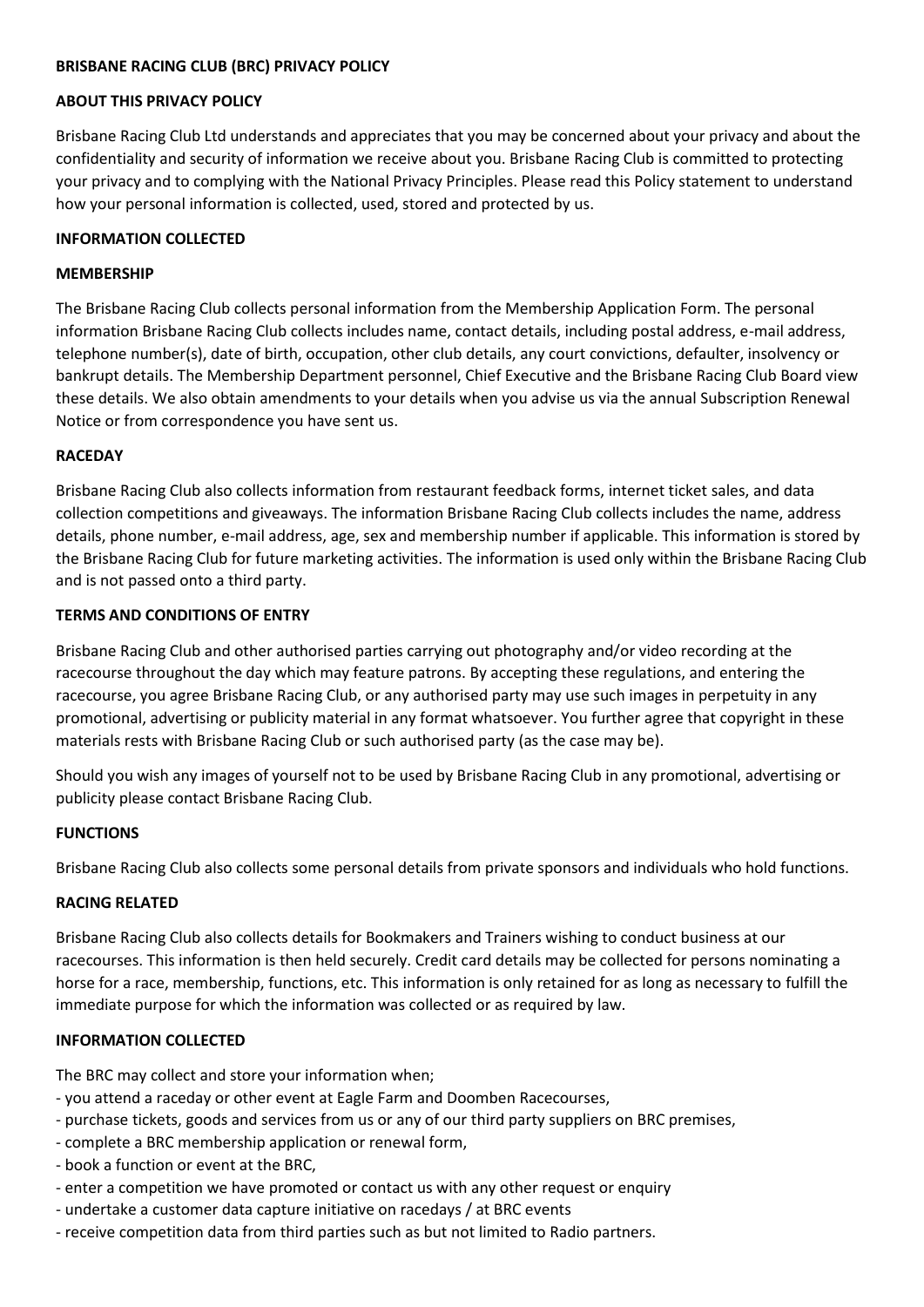Personal Data collected may include the following;

Full Name, postal address, residential address, country, email address, gender, date of birth, telephone number(s), workplace, school, or community group, occupation, credit card or other payment details including Bank account details, identification details (driver's licence or passport), membership application form data, special requirements (such as access needs, dietary requirements etc) and any other information you provide to us.

In some cases where this information is not provided we may not be able to provide our services effectively, or respond effectively to your request, query or complaint.

We may also collect your personal information from publicly available sources or from third parties (e.g. from an organisation that makes a purchase, booking or enquiry on your behalf). We may also obtain your personal information from owners, bookmakers, trainers and other suppliers of goods and services wishing to conduct business at the BRC's premises.

Information from our interactions with you:

We may hold information about you when you visit the BRC's premises, telephone, email or SMS us.

The types of information we store may include:

- history of your enquiries and communications with us;
- information about your BRC membership;
- when you sign up and agree to the terms and conditions of use to our WiFi network including information pertaining to your location within our premises, mobile number and email address;
- the history of the services you supplied us; and your booking history.

We may also record information when you visit our website or view our social media accounts including statistics on page view, date and time you visited the website, traffic to the BRC website, IP address, device data, referral URLs and web log information.

# Information from other sources:

We may use social media platforms and other interactive online forums through which we promote and provide our services. We may collect your personal information when you interact with us or mention the BRC in public forums while using platforms such as Facebook, Instagram, Twitter, LinkedIn and YouTube.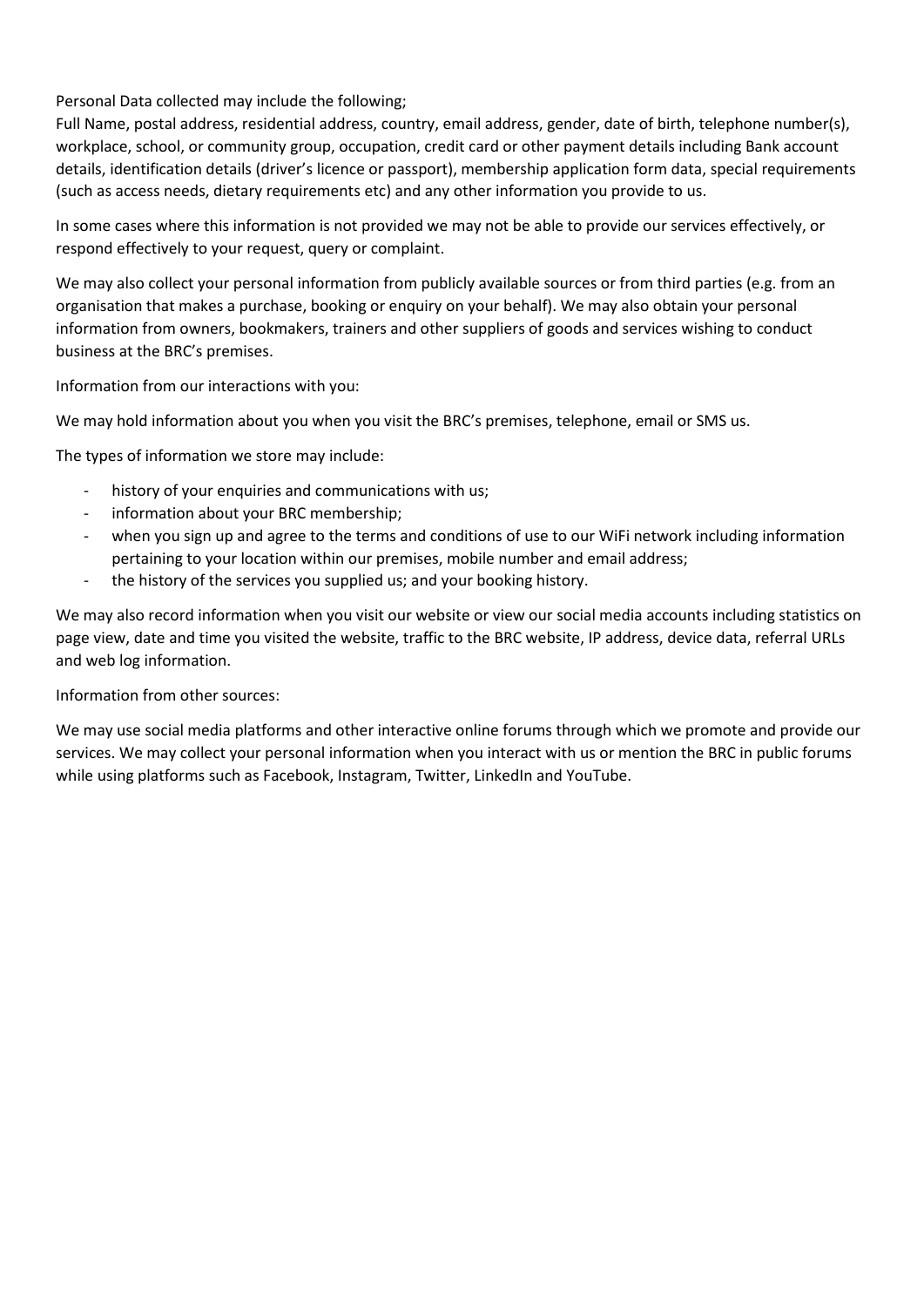### **PERSONAL INFORMATION QUALITY**

Our goal is to ensure that your personal information is accurate, complete and up-to-date. To assist us with this, please contact us if any of the details you have provided change. Further, if you believe that the information we have about you is not accurate, complete or up-to-date, contact us and we will use all reasonable effort to correct the information.

### **PERSONAL INFORMATION SECURITY**

Brisbane Racing Club maintains strict standards and security procedures to prevent unauthorised access to your personal information and ensure correct use of information. Access to your personal information is protected from unauthorised access through the use of a login name, a secure password and restricted network access. Brisbane Racing Club operates secure data networks protected by industry standard firewall and password protection. Brisbane Racing Club takes all reasonable steps to ensure that your information is secure on our systems. Only certain employees have access to the information you provide us. Brisbane Racing Club imposes strict rules on our employees who have access to the databases that store your information or to servers that host our services.

#### **ACCESS TO PERSONAL INFORMATION**

You will always have access to the information that you provide to Brisbane Racing Club. You can request us to provide you with access to the personal information Brisbane Racing Club holds about you, at any time.

#### **CHANGES TO THIS STATEMENT**

Brisbane Racing Club may make changes to this Privacy Statement from time to time for any reason. We will publish those changes on our web site. This Privacy Statement was last amended on 30 April 2020.

#### **CONTACT US**

If you would like further information regarding this Privacy Statement or if you think we have breached any aspect of the Privacy Statement, please contact us by any of the following means:

Email: [admin@brc.com.au](mailto:admin@brc.com.au) Telephone on (07) 3268 2171 between 9am and 5pm Monday to Friday In writing to the address below: Brisbane Racing Club Ltd P.O. Box 817 Hamilton Central QLD 4007

### **LINKS TO OTHER WEB SITES**

The BRC's website may contain links to other websites where this Privacy Policy will not apply. The BRC is not in control of or are in any way responsible, and has no liability in respect of the privacy practices or contents of such linked websites. It is the user's responsibility to review the privacy policies of the linked websites before they disclose any of their personal information to a third party.

By linking to such websites, the BRC in no way is endorsing, approving or recommending the services of the linked websites or of their content, products, or services contained on or referred to by the linked websites.

### **TERMS & CONDITIONS OF ENTRY**

# **[VIEW PROHIBITED ITEMS](https://www.brc.com.au/ArticleDocuments/385/Conditions%20of%20Entry.pdf.aspx?Embed=Y) [RACEDAY DATA COLLECTION](https://www.brc.com.au/ArticleDocuments/385/Data-Collection-Policy.pdf.aspx)**

### **Entry**

By purchasing a ticket to, or using gifted or complimentary tickets to attend a race meeting at a Brisbane Racing Club (BRC) Racecourse you are deemed to have accepted the below terms and conditions of entry. Additional restrictions apply to entry into the mounting yard, and entry to that area will not be granted unless patrons agree to those restrictions at time of entry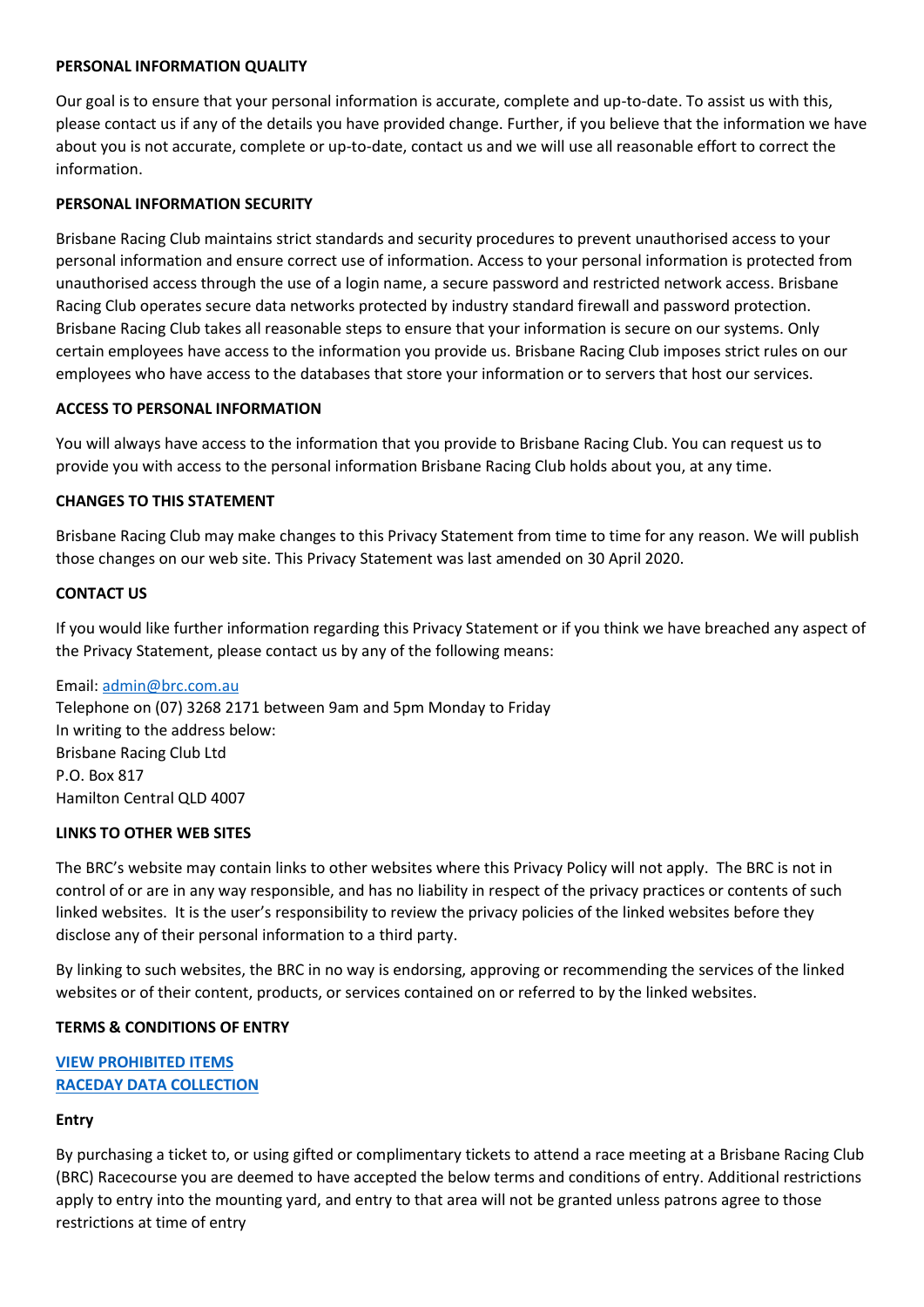Patrons enter the racecourse at their own risk. The BRC accepts no responsibility for injury to any person (including injury resulting in death), or damage to loss of property of any patron occurring on or about either racecourse

The BRC reserves the right to refuse entry to, or remove from the racecourse any patron who, in the opinion of any BRC representative:

- Is behaving, or is in a group of persons behaving, in a manner which is causing or is likely to cause disruption, nuisance or offence to other patrons, harm to persons or horses, or damage to property

- Is dressed inappropriately

- Appears to be intoxicated or under the influence or possessing drugs. If you are caught bringing alcohol or illicit drugs in to the racecourse, your ticket will be forfeited and you will be escorted from the site with no re-entry. In the case of finding illicit drugs, the matter will be referred to the police.

- Fails to comply with any of these conditions to entry of the racecourse

Patrons may not bring animals onto the racecourse (other than a companion animal in the company of a sight- or hearing-impaired person)

Patrons are not permitted to trespass onto the racetrack at any time and will be prosecuted if they do so

Patrons may be requested to provide proof of identity and/or age at any time. Failure to comply may result in refusal of entry or eviction from venue

Patrons must not attempt to sell or distribute any goods or advertising, promotional or political materials or similar to persons attending the racecourse

Patrons must not conduct any advertising, promotional or political campaign or activity or commercial marketing (including with others) anywhere at the racecourse, without the written consent of the BRC

The BRC retains the right to refuse entry to any person, or to withdraw any person's permission to remain on the premises at any time

# **Liquor Licensing & Minors**

Alcohol must not be removed from the racecourse

It is an offence to sell, supply or obtain liquor on behalf of persons under the age of 18

Persons under the age of 18 years of age are not permitted entry to the racecourse unless accompanied by their parent or parent-type guardian. If the minor is deemed to be in breach of any conditions of entry, both the minor and the guardian will be refused entry or evicted from the premises. The BRC's house policy dictates that their parent-type guardian must be:

Of parental age to the minor (i.e. at least 16 years older than the minor)

Accepts full responsibility for the minor for the duration of the event, as well as to and from the venue

On some occasions, events will be deemed to be open to guests 18 years and over only. These events will be advertised prior to the date. On these occasions, guests under the age of 18 years of age will not be permitted entry into the racecourse

# **Photography, Filming & Recording**

BRC and other authorised parties may carry out photography and/or video recordings at the racecourse throughout the day which may feature patrons. By accepting these regulations, and entering the racecourse, patrons agree BRC or any authorised party may use such images in perpetuity in any promotional, advertising or publicity material in any format whatsoever. Patrons further agree that copyright in these materials rests with BRC or such authorised party (as the case may be).

Patrons not wishing any images of themselves be used in any promotional, advertising or publicity must contact BRC.